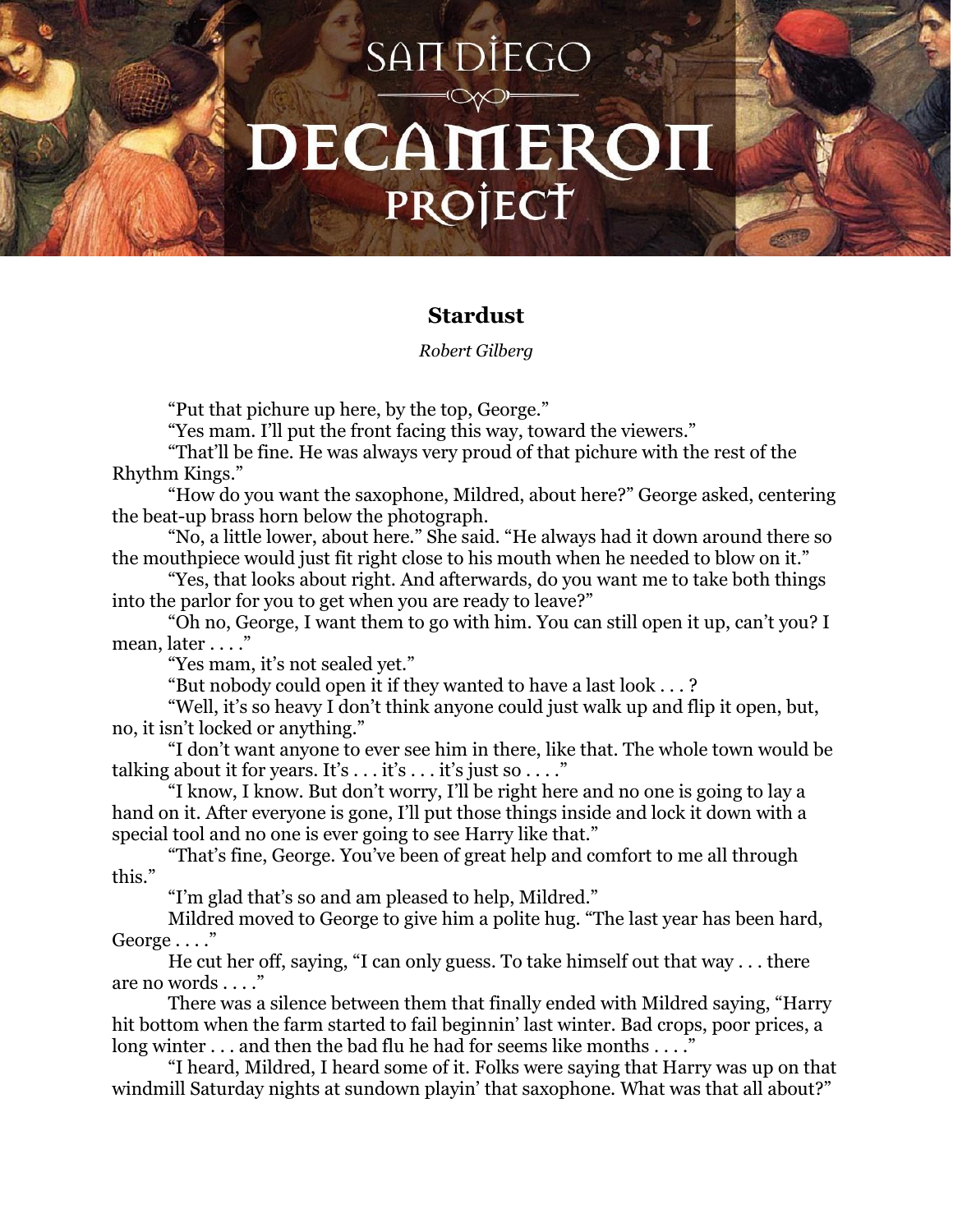"It's true. He'd hook that horn onto the string around his neck and climb up the windmill ladder to that little platform up there and play. Lord knows it's a miracle he didn't fall off there gettin' carried away with his music. Might have been a better way to go than the way he did, come to think about it. But, either way, at least he had that horn he loved so much in his hands when it happened."

"Did he ever talk about why he was doing it?"

"Sorta'. But he wouldn't say if I asked him. I'd just have to figure it out 'tween the little things he said when we wasn't talking about it. Like, 'My best years were playin' with that band. Now I'm just marking my time, goin' broke with this farm."

"Sounds like he got real bitter over things?"

"Yes, some years after we were married, he started second guessing himself, sayin' 'I coulda' gone off with those boys to the big cities and played in front of big crowds like they finally did. But I just wanted to keep playing around home at the Crystal Ball, and Edgewater, or Green Acres, playin' them same old tunes like "The Tennessee Waltz" and "Stardust.'"

"That must have been hard for you to hear, knowing that would have taken him on the road for who knows how long and how far."

"Yes, but a wife's duty is not to question her man's judgement; at least that's what the pastor says."

"Uuuu, ahem . . . hmmm. Yeah, I guess that's so, but still . . . . Well, bless you, Mildred. You're holding up well through this."

"That's' what you think, George. I'm a mess at nighttime, thinkin' about what to do with the farm, the livestock, where to live, how to take care of myself, on and on. And worst of all, why did he have to do it that way?"

"That's what the whole town is wondering. Everyone always thought he was a stable, even tempered guy."

"But, truth be told, I know what it was."

Curiosity overcoming reluctance to be intrusive, George asked, "Did he write a note, or leave some kind of sign? You don't have to say, but trust me, as an undertaker, I know how to keep secrets."

"Yes. I guess I can trust you, George. And I guess I'll talk about it sometime later anyways."

"Mildred, if it pains you to talk about it, you don't have to  $\dots$  ."

"No, sayin' it might help me with it. This spring when the ground was still soft he decided he was going to get that hollow oak tree stump over by the barn out of the ground and hauled over by the pig lot where it would be out of the way to the barn. Don't ask me why he decided old Betty could pull it out, but that's what he tried to do. That old horse pulled and strained and yanked for all she was worth but she couldn't do much but wiggle it a little. I yelled at him that he was gonna' kill her and he said, 'she ain't worth nothin' if she can't pull that little stump out, and besides, the damn tractor won't start. Well, dontchaknow that he kept eggin' her on and on until she up and fell over on her side and couldn't get up. She died right there by the stump in front of our eyes."

"I heard about Betty."

"Next morning Harry went out there with his saxophone and a stick of dynamite,